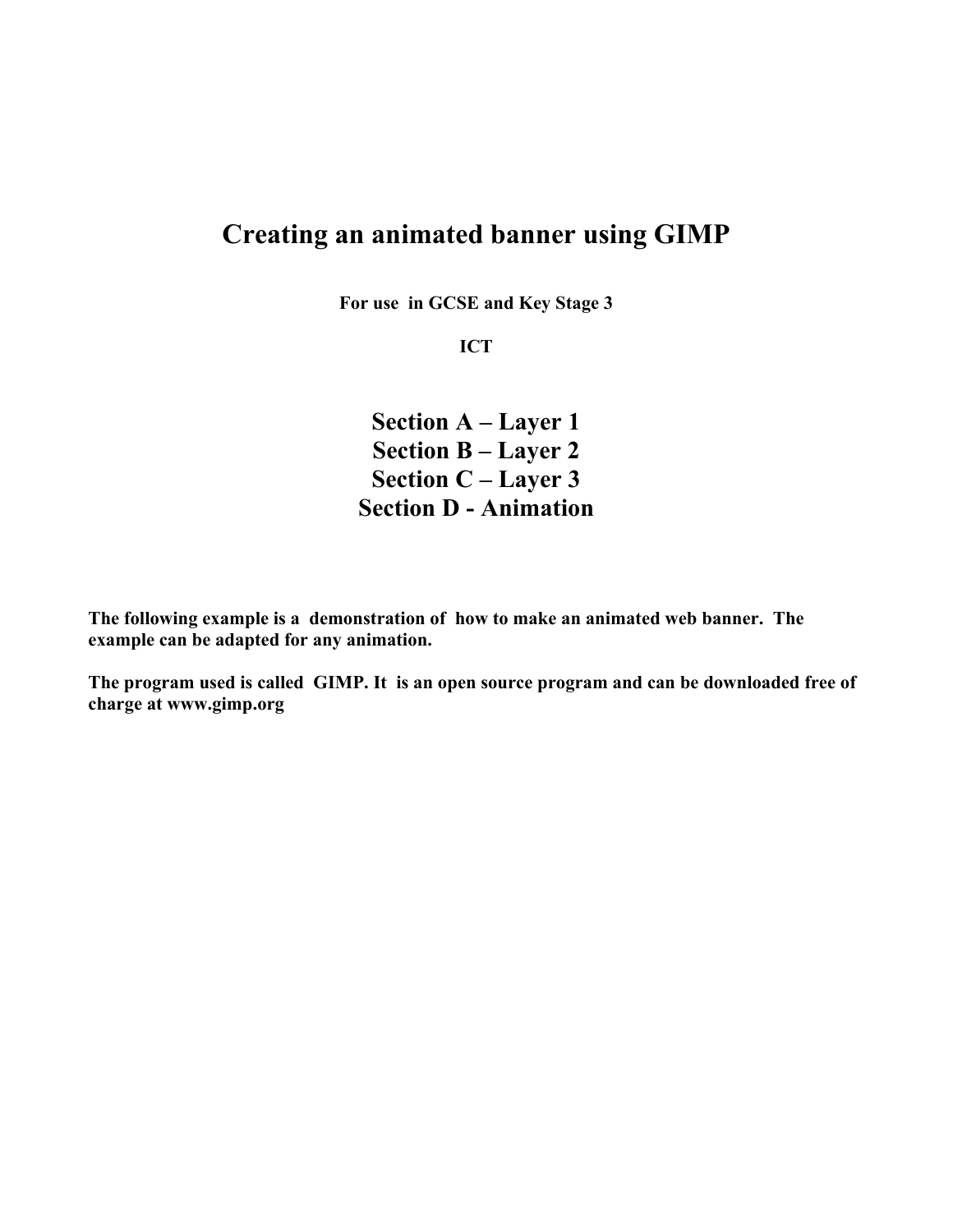## Section A

- **1) Open gimp and make a new file with the dimensions 700 by 120**
- **2) Create new white layer (layer new layer choose white)**
- **3) Choose your own font and and type "welcome".**
- **4) use scale icon to resize**
- **5) merge down when finished**

| 耆∪n        |   | Xtns<br>File<br><b>Help</b> | ≝<br>Edit Layer Attributes                          | led-6.0 (RGB, 2 layers) 420x121                                           |  |  |  |
|------------|---|-----------------------------|-----------------------------------------------------|---------------------------------------------------------------------------|--|--|--|
| File       |   | F                           | Select -<br>View<br>Image<br>New Layer<br>IJ        | <b>Tools</b><br>Dialogs<br>Filters<br>Layer                               |  |  |  |
| ß          |   |                             | 100 <br>⊕<br>Duplicate Layer                        | $200_1$<br>$\left  \begin{smallmatrix} 300 \ 1 \end{smallmatrix} \right $ |  |  |  |
| لروالي     |   |                             | <u>V Anchortayer</u>                                |                                                                           |  |  |  |
|            |   |                             | Merge Down                                          |                                                                           |  |  |  |
| ┖╎         |   | ಹಿ                          | <b>B</b> -Delete Layer                              |                                                                           |  |  |  |
|            |   |                             | $\frac{\Box_{\pm}}{\Box_{\pm}}$ Layer Boundary Size |                                                                           |  |  |  |
|            |   |                             | ົີ⊔ູື Layer to Iౖmage Size                          |                                                                           |  |  |  |
|            |   | H                           | Scale Layer                                         |                                                                           |  |  |  |
|            |   |                             | Add Layer Mask<br>W                                 | <i><b>NELCOA</b></i>                                                      |  |  |  |
|            |   | 旬目                          | Apply Layer Mask                                    |                                                                           |  |  |  |
|            |   | Layers                      | Delete Layer Mask                                   |                                                                           |  |  |  |
|            |   | Normal<br>Mode:             | Show Layer Mask                                     |                                                                           |  |  |  |
|            |   | Opacity:                    | Edit Layer Mask                                     |                                                                           |  |  |  |
|            | 2 | WELCOME<br>o                | Disable Layer Mask<br>Mask to Selection             |                                                                           |  |  |  |
|            | 3 |                             |                                                     |                                                                           |  |  |  |
| $^{\circ}$ |   | Backgrou<br>◉               | Add Alpha Channel                                   |                                                                           |  |  |  |
|            |   |                             | Alpha to Selection<br>100%<br>$px \mid \bullet$     | WELCOME (1.41 MB)                                                         |  |  |  |
|            |   |                             | Merge Visible Layers                                |                                                                           |  |  |  |
|            |   |                             | Flatten Image                                       |                                                                           |  |  |  |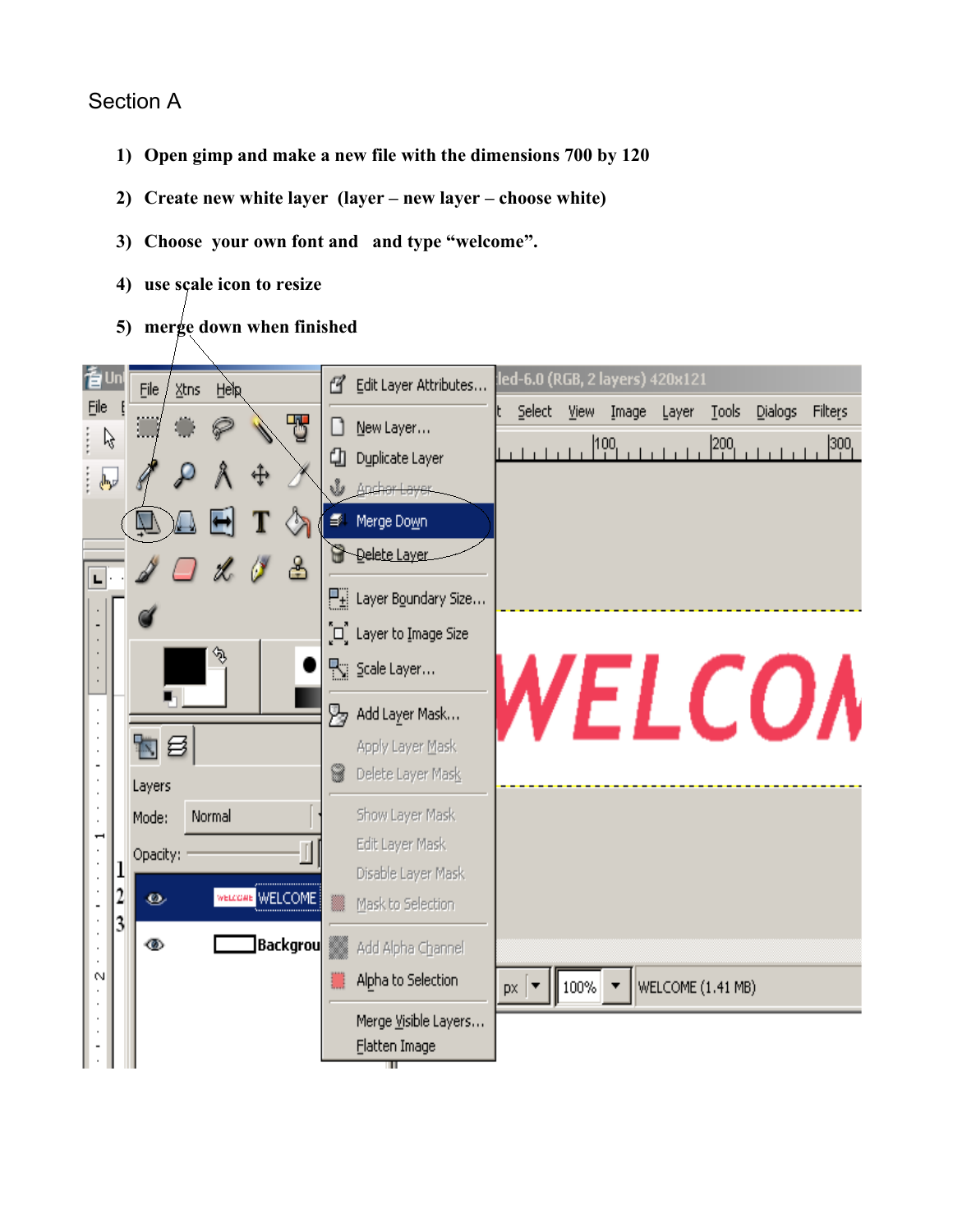### Section B

**Now we are going to make our second layer.**

- **1. Create new white layer (layer new layer choose white)**
- **2. Choose your own font and and type "TO ST CATHERINE'S".**
- **3. use scale icon to resize**

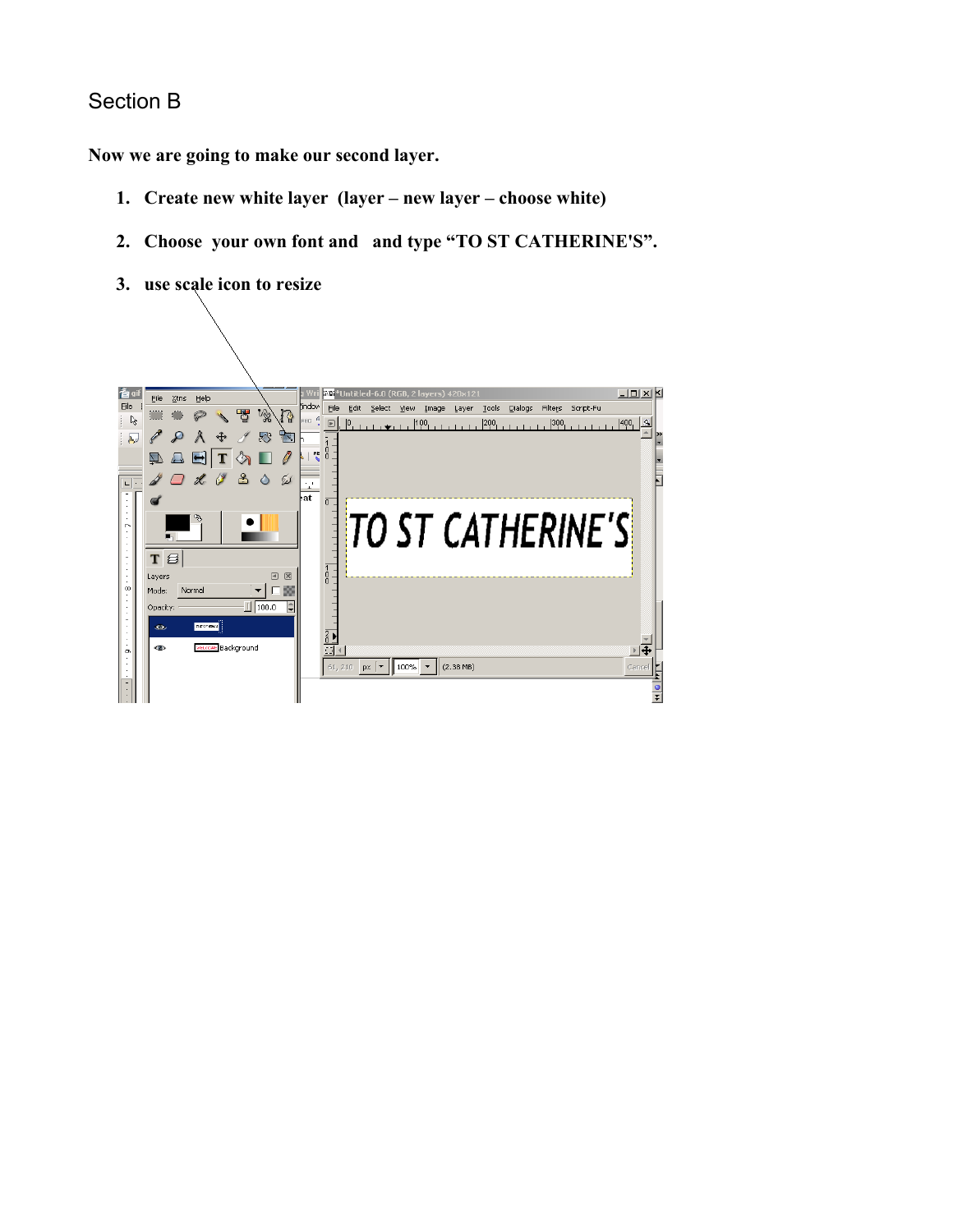# **Section C**

- **1. Copy picture from St Catherine's website**
- **2. Make new layer and paste icon**
- **3. Re-positioning icon used move tool (resize if necessary)**



**4. Anchor layer when ready (layer – anchor layer)**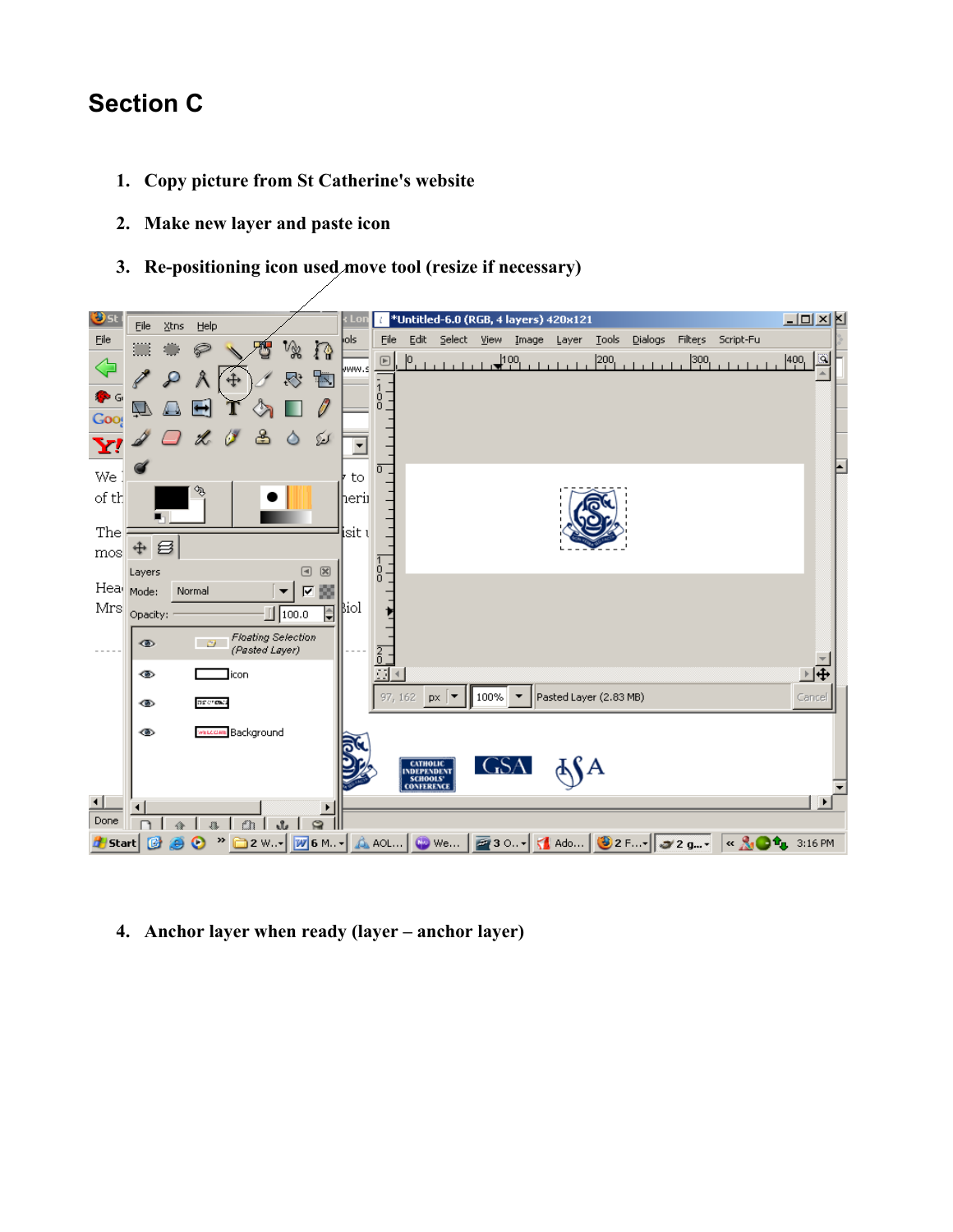### **Section D**

**Now we are ready to make a simple GIF animation**

- **1. First of all save your work in GIMP in case you need to make further changes**
- **2. Go to Filters, choose Animation, Choose GIF animation**
- **3. A new wizard appears. Save as Animation**

| 看可                              | $\vert x \vert$<br><b>File of Save Image</b> |                                                                                           |                 |              |                |
|---------------------------------|----------------------------------------------|-------------------------------------------------------------------------------------------|-----------------|--------------|----------------|
| Eile                            | <b>Export File</b>                           |                                                                                           | $\vert x \vert$ |              | Dialor<br>bols |
| Ŋ<br>f,<br>$\sqrt{\frac{1}{2}}$ |                                              | Your image should be exported before it can<br>be saved as GIF for the following reasons: |                 |              | DO.<br>Dialogs |
|                                 |                                              | GIF can only handle layers as animation frames                                            |                 |              |                |
|                                 | o                                            | Merge Visible Layers                                                                      |                 |              |                |
| E                               |                                              | ◯ Save as Animation                                                                       |                 | sions.       |                |
|                                 |                                              | GIF can only handle grayscale or indexed images                                           |                 | <b>ICOM</b>  |                |
|                                 |                                              | ⊙ Convert to Indexed using default settings<br>(Do it manually to tune the result)        |                 |              |                |
|                                 |                                              | C Convert to Grayscale                                                                    |                 |              |                |
|                                 |                                              | The export conversion won't modify your original image.                                   |                 |              | þine) (679 Kl  |
|                                 | Help<br>Ignore                               | Cancel                                                                                    | Export          | , gz, xcf gz |                |
|                                 | œ                                            |                                                                                           |                 |              |                |
|                                 | Help<br>∢                                    |                                                                                           | Cancel          | Save         |                |
|                                 | ඟ                                            | MELLGARE Background(100ms)                                                                | px.             | 100%         | icon (2.85 MB) |